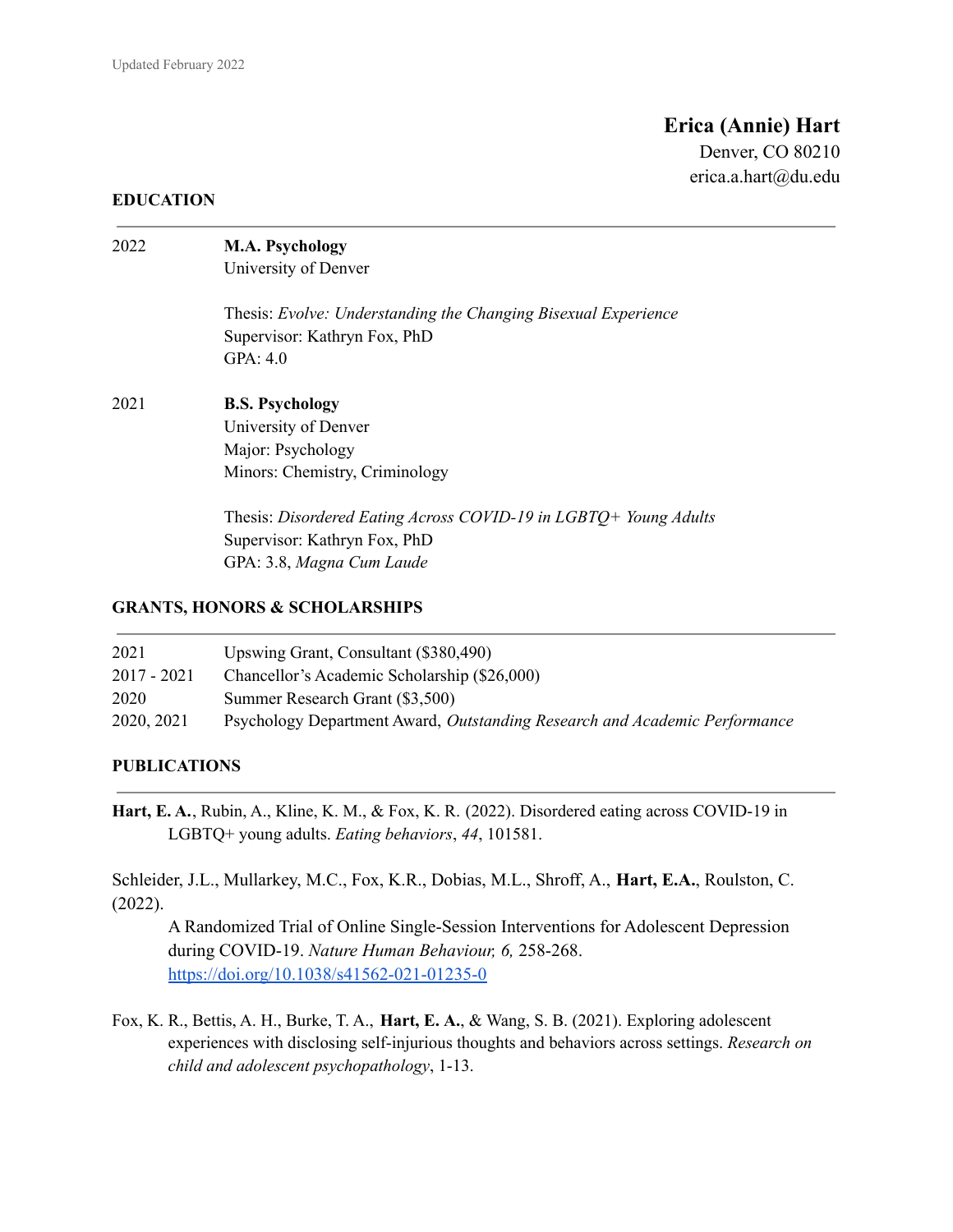#### **PRESENTATIONS**

**Hart, E.A.**, Fox, K. R. (2022). Comparing perceived bi-erasure and bi-negativity across generations of bisexual people. In Roger, M. L. (Chair), Stress and suicide risk: Perspectives from minoritized and cross-cultural populations. Panel presented at the convention for the Anxiety and Depression Association of America, Denver, CO.

# **RESEARCH EXPERIENCE**

*Primary area of research:* Non-suicidal self-injury (NSSI), suicidal thoughts and behavior, and disordered eating with a focus on LGBTQ+ youth.

| May 2021 - Present       | <b>Principal Investigator, Master's Thesis</b>                                   |  |
|--------------------------|----------------------------------------------------------------------------------|--|
|                          | Fox Lab                                                                          |  |
|                          | University of Denver, Denver, CO                                                 |  |
|                          | Project Title: Evolve: Understanding the Changing Bisexual Experience            |  |
|                          | Description: Investigating the generational patterns of bisexual erasure and     |  |
|                          | discrimination and resulting mental health implications.                         |  |
|                          | Extensive literature review for project creation; compiled and modified measures |  |
|                          | to capture research question                                                     |  |
|                          | Design research methods for single time point quantitative study design          |  |
|                          | Proposed project to thesis committee                                             |  |
| -                        | Prepare and update IRB project materials                                         |  |
|                          | Develop and administer study via Qualtrics                                       |  |
| $\overline{\phantom{0}}$ | Create social media ads for recruitment; manage online recruitment of 2,300      |  |
|                          | bisexual participants between ages 13 - 40 via social media                      |  |
| $\overline{\phantom{0}}$ | Manage all data collection and participant compensation                          |  |
|                          | Clean, process, and analyze data in R Studio                                     |  |
|                          | <i>Upcoming (Spring 2022):</i> Complete thesis oral defense and publish study    |  |
|                          | manuscript                                                                       |  |
|                          | Faculty Advisor: Kathryn Fox, PhD                                                |  |
| Jan 2020 - Nov 2021      | <b>Research Assistant</b>                                                        |  |
|                          | Fox Lab                                                                          |  |
|                          | University of Denver, Denver, CO                                                 |  |
|                          | Project Title: Disordered Eating Across COVID-19 in LGBTQ+                       |  |
|                          | <b>Young Adults</b>                                                              |  |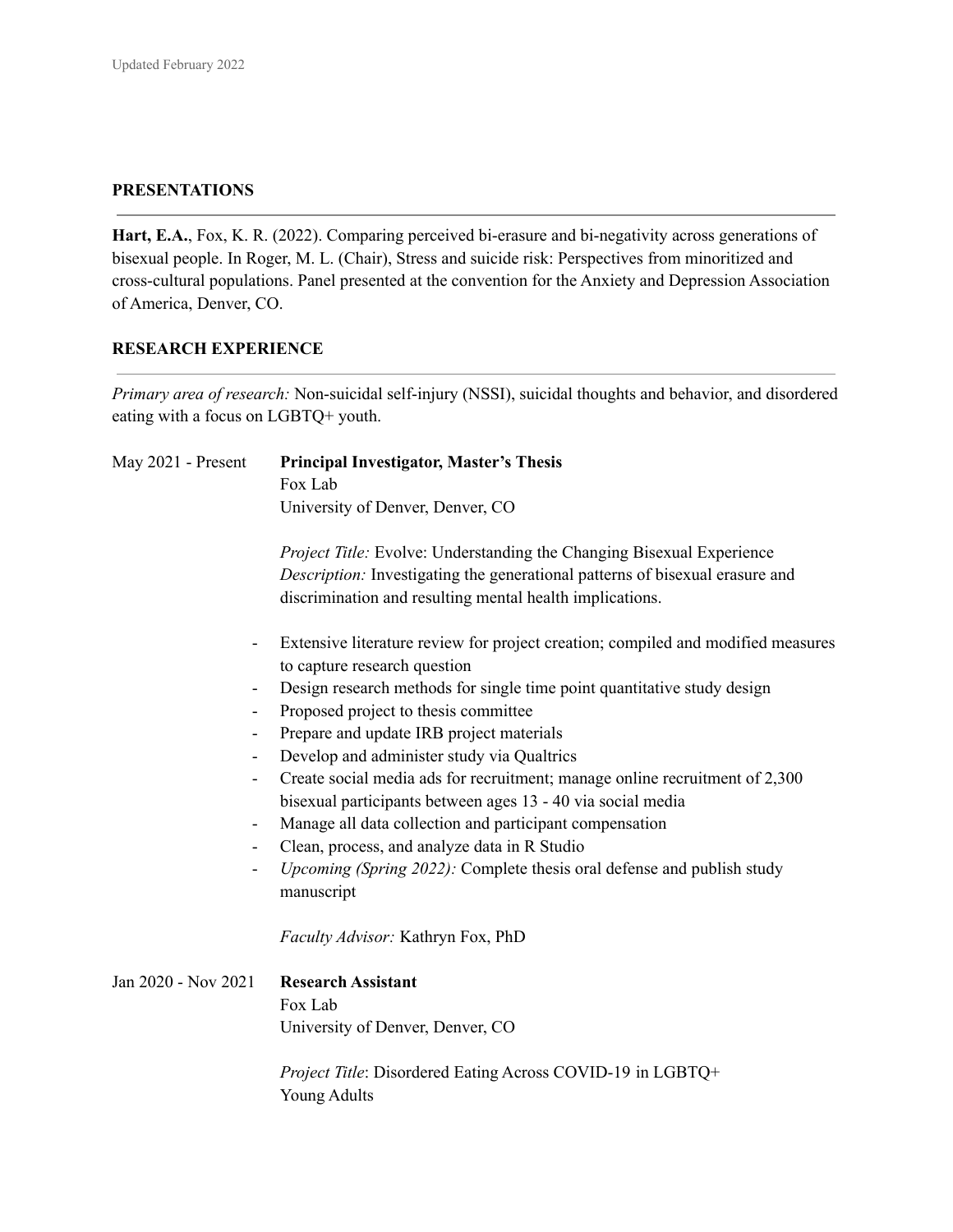*Description*: Examining changes in disordered eating behaviors across COVID-19 within an LGBTQ+ sample, with a particular focus on differences across sexual and gender identities, and the impact of social support on these outcomes. Independent research project derived from data collected for Project SIPS (Social Isolation Perception Study).

- Translated study measures into Qualtrics; coded complex display logic and study flow
- Designed social media ads for recruitment; managed recruitment of 1,324 LGBTQ+ participants between ages 18 - 30 via social media
- Organized participant data and tracked participant records
- Conducted independent research project examining differences in eating pathology within sexual and gender minorities over COVID-19 from data collected that resulted in published first-author manuscript
- Cleaned and organized data for analysis in R Studio

*Faculty Advisor:* Kathryn Fox, PhD

Jan 2020 - Present **Research Assistant** Fox Lab University of Denver, Denver, CO

> *Project Title*: Understanding Teen & Young Adult Decision Making *Description*: Laboratory approximation of NSSI, using a safe laboratory pain device, to experimentally test popular theories of NSSI engagement in adolescents.

- Translate study measures into Qualtrics
- Schedule study participants
- Guide participants through study procedures in lab, including assent, debriefing, and instruction for use of pain device
- Administer mood inductions to participants in lab according to study conditions
- Train new research assistants on data collection procedures and delegate tasks
- Conduct suicide risk assesments and safety plans

*Faculty Advisor:* Kathryn Fox, PhD

| Nov 2019 - Present | <b>Research Assistant</b>        |
|--------------------|----------------------------------|
|                    | Fox Lab                          |
|                    | University of Denver, Denver, CO |

*Miscellaneous*

- Create lab materials (e.g., risk assessment flowcharts, procedure checklists) to assist Fox Lab research assistants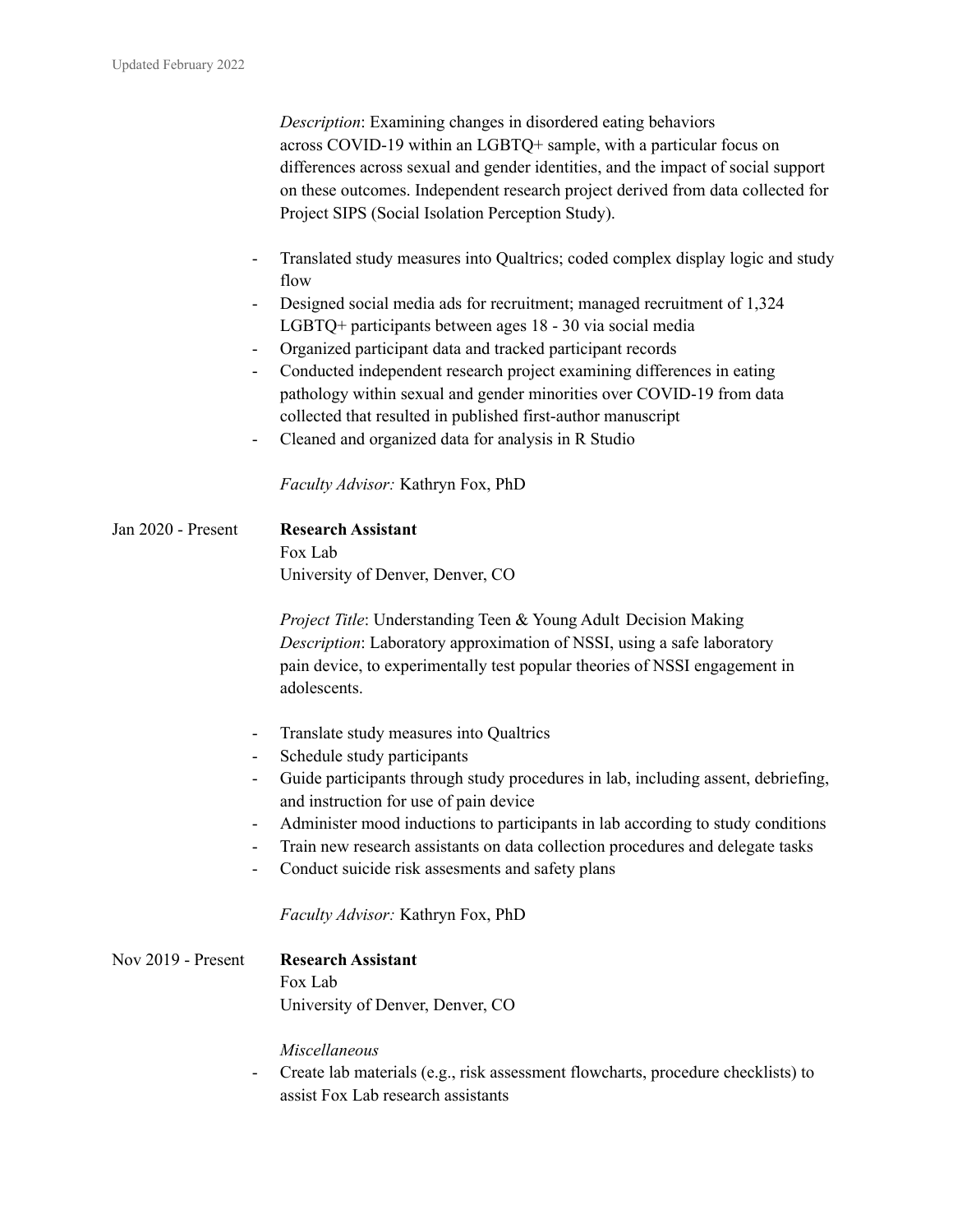- Conduct suicide risk assessments and safety plans
- Create infographics and mental health resource guides for lab participants, parents, and the Psychology Clinic at the University of Denver
- Design social media ads to recruit for online studies
- Execute online study recruitment, recruited approximately 10,000 participants (aged 13 - 40, including LGBTQ+ participants with histories of suicidal thoughts and behaviors) over 4 projects
- Onboard new research assistants and teach research procedures, data collection, and research etiquette
- Assist in collecting appropriate study measures and translating them into Qualtrics with necessary eligibility logic and accessibility for youth
- Website design using Wix
- Editing design of online treatment interventions based on feedback from youth

# **CLINICAL EXPERIENCE**

#### 2020 - 2021 **Youth Treatment Counselor, Intern** *Denver Children's Home*, Denver, CO

# **Responsibilities**:

Trained in Therapeutic Crisis Intervention working with adolescents in residential treatment facility for trauma-related disorders and mental health difficulties. Provided therapeutic care to clients in their dorm environments; structured daily schedules according to client programming, ensured a safe and inclusive environment, prevented and managed crises as they arose, aided clients in residential life to keep focus on their individual treatment.

# **TEACHING EXPERIENCE**

2019 - 2021 **Tutor** *Universal Achievement*

#### **Responsibilities**:

Individual instruction for elementary, middle, and high school students in all subjects.

#### **WORK EXPERIENCE**

2022 - Present **Project Coordinator** *Fox Lab*

#### **Responsibilities**:

Coordination of ongoing lab projects, including task delegation, peer review of intervention materials, and collaboration on project drafting and execution.